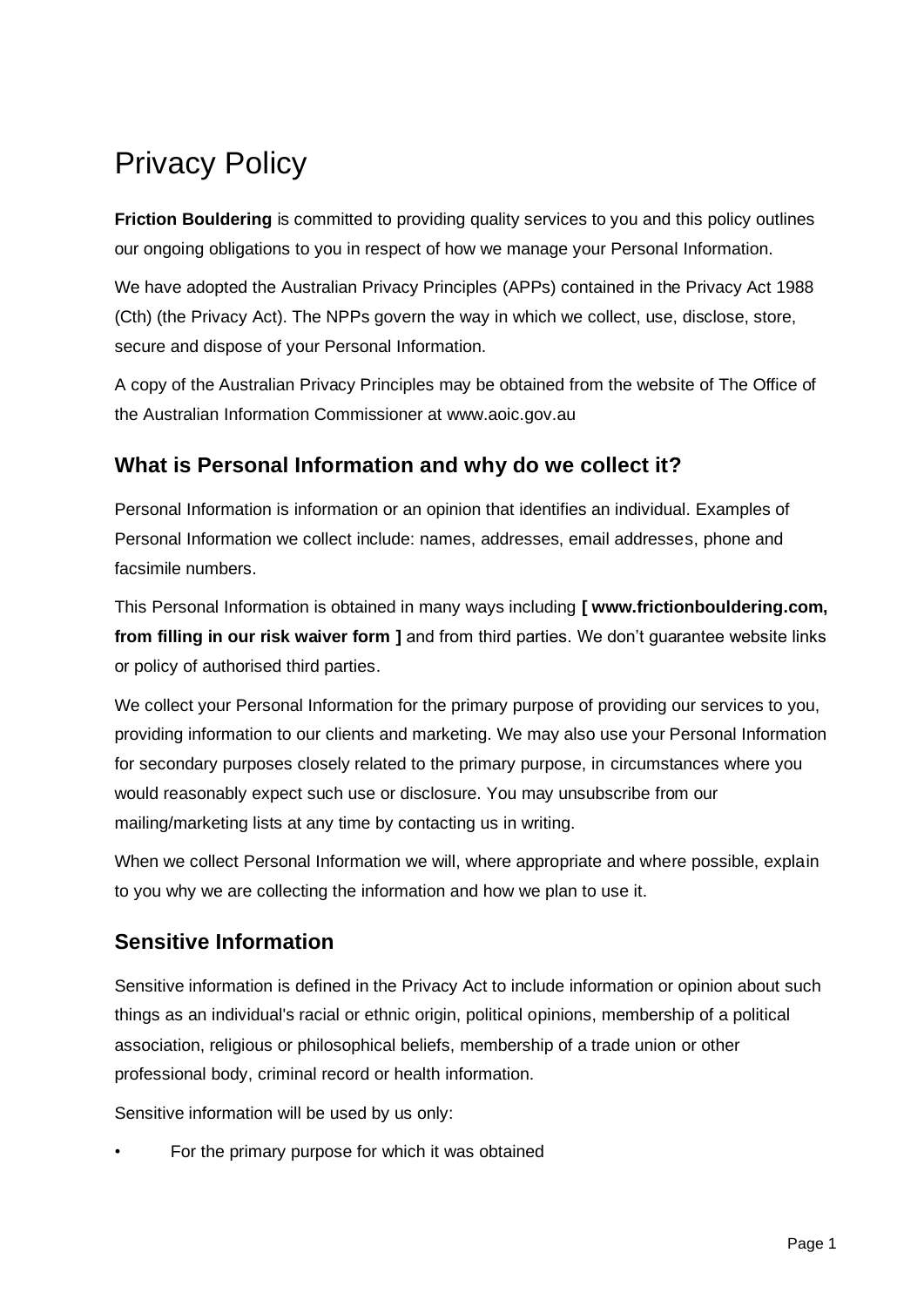- For a secondary purpose that is directly related to the primary purpose
- With your consent; or where required or authorised by law.

#### **Third Parties**

Where reasonable and practicable to do so, we will collect your Personal Information only from you. However, in some circumstances we may be provided with information by third parties. In such a case we will take reasonable steps to ensure that you are made aware of the information provided to us by the third party.

### **Disclosure of Personal Information**

Your Personal Information may be disclosed in a number of circumstances including the following:

- Third parties where you consent to the use or disclosure; and
- Where required or authorised by law.

### **Security of Personal Information**

Your Personal Information is stored in a manner that reasonably protects it from misuse and loss and from unauthorized access, modification or disclosure.

When your Personal Information is no longer needed for the purpose for which it was obtained, we will take reasonable steps to destroy or permanently de-identify your Personal Information. However, most of the Personal Information is or will be stored in client files which will be kept by us for a minimum of 7 years.

### **Access to your Personal Information**

You may access the Personal Information we hold about you and to update and/or correct it, subject to certain exceptions. If you wish to access your Personal Information, please contact us in writing.

**Friction Bouldering** will not charge any fee for your access request, but may charge an administrative fee for providing a copy of your Personal Information.

In order to protect your Personal Information we may require identification from you before releasing the requested information.